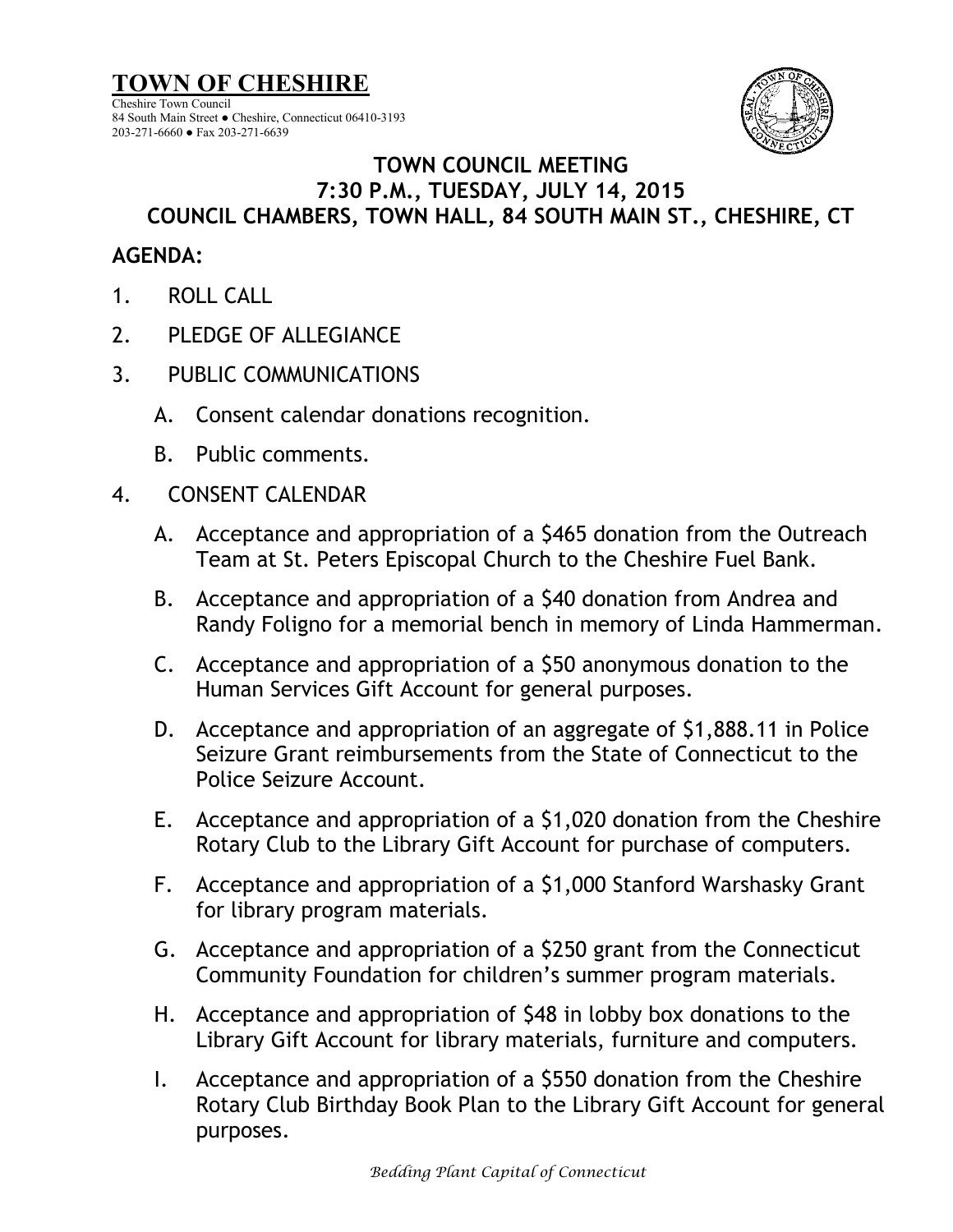- J. Acceptance and appropriation of a \$150 donation from the Rockoff family in honor of Kristin Chuk, Christine Cole, Carol Warner, Deborah Manke, Stephanie Staszewski and Kara LaDore to the Library Gift Account for the purchase of books.
- K. Authorization to apply for Local Certified Government Historic Preservation Enhancement Grant for \$3,035 for the purchase of historic district signs.
- L. Acceptance and appropriation of a \$1,650 donation from Patrick Griffin to the Parks Gift Account for a memorial bench in memory of Ruth Allen Griffin.
- M. Acceptance and appropriation of a \$12,000 JAG Violent Crime Prevention Grant for Crisis Intervention Team training for police officers handling mentally ill offenders.
- N. Acceptance and appropriation of the Connecticut Department of Transportation FY 2015 High Risk Rural Roads – Speed Enforcement Program grant for\$9,619 for speed enforcement efforts.
- O. Acceptance and appropriation of a \$500 donation from Signian McGeary to the CPFA Gift Account for scholarships.
- 5. ITEMS REMOVED FROM CONSENT CALENDAR
- 6. OLD BUSINESS
	- A. Approval of non-union Pay Plan and Library non-union Pay Plan.
- 7. NEW BUSINESS
	- A. Acceptance and appropriation of \$106,824 from the State of Connecticut Department of Emergency Services and Public Protection School Security Grant Program to the District Wide – Critical Telephone and PA Replacements capital project.
	- B. Call for public hearing on the proposed Fiscal Year 2015-2016 Five Year Capital Expenditure Plan and Annual Capital Expenditure Budget.
	- C. Public Building Commission Community Pool project status report.
	- D. Authorization to execute a Power Purchase Agreement and Virtual Net Metering application for the photovoltaic installation project at the former Town landfill.
	- E. Acceptance and appropriation of additional LOTCIP funding for the Mountain Road Repavement Project.